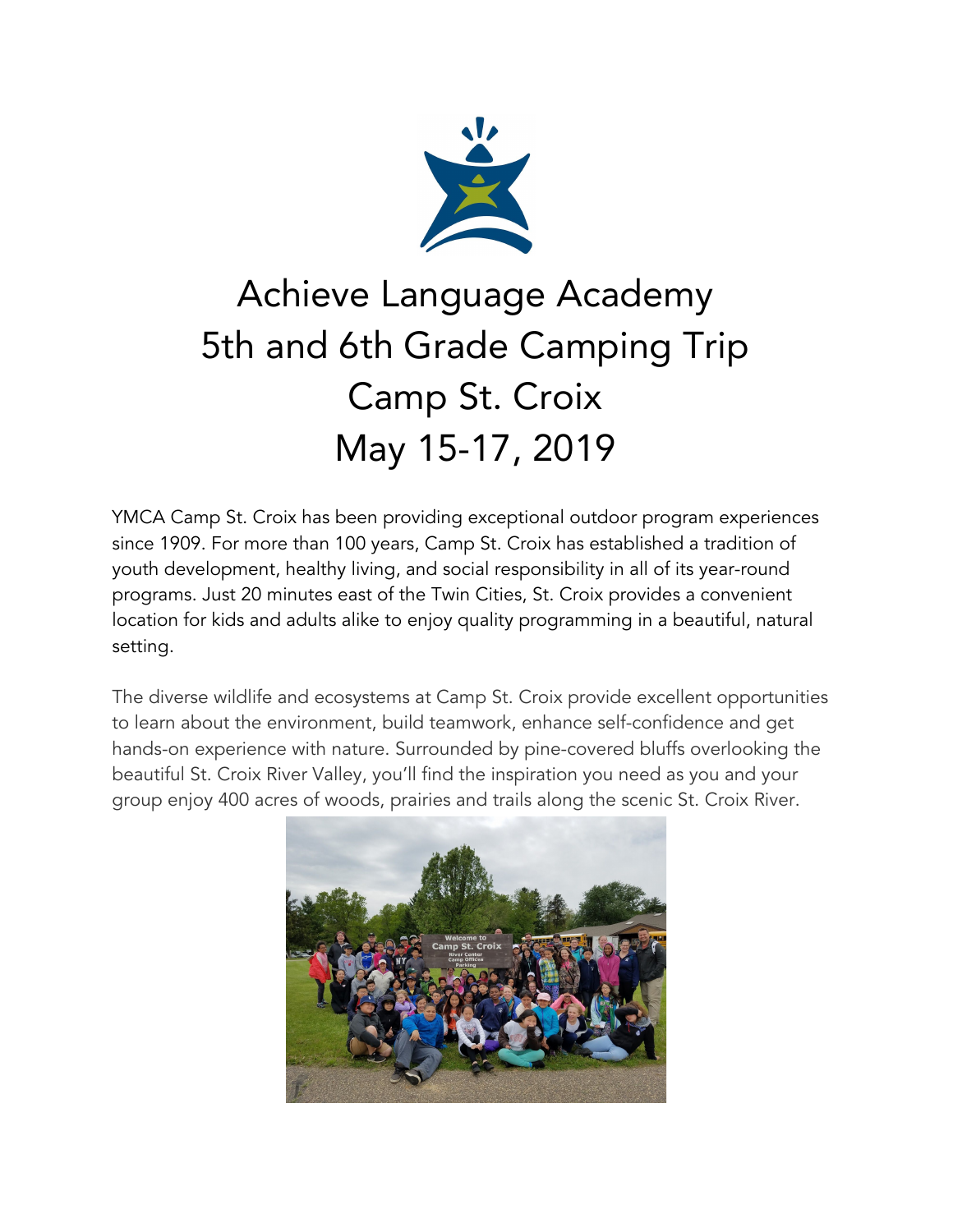## 5th and 6th Grade Camping Trip

When: May 15, 2019 - May 17, 2019, leaving school at 9:00 am on Wednesday and returning before bus dismissal on Friday

Where: Camp. St. Croix, Hudson, Wisconsin, about 30 minutes from the Twin **Cities** 

Cost: There is a sliding scale based on financial need to determine how much each student will pay for the camping trip.

| If your student                     | The camping trip will<br>cost | Using the camping trip<br>savings plan |
|-------------------------------------|-------------------------------|----------------------------------------|
| Receives free school<br>lunch       | \$70                          | \$10/per month                         |
| Receives reduced school<br>lunch    | \$91                          | \$13/per month                         |
| Pays full price for school<br>lunch | \$112                         | \$16/per month                         |

\*If you have two students in the 5<sup>th</sup> and 6<sup>th</sup> grade, the second student will receive 25% off the cost of the trip

Savings Plan: If you choose, you can pay in smaller amounts through the year using the savings plan. The savings plan will take place each month from October-April. Every month students will be able to make a payment towards the cost of the trip. At the end of the seven months, students will have paid for the entire cost of the trip.

#### Deadlines:

- Student Health and YMCA authorization Forms -- Tuesday, November 20, 2018
- Scholarship Requests -- Tuesday, November 20, 2018
- \$10 deposit -- Tuesday, November 20, 2018 (if you are going camping, you MUST have a \$10 deposit in by November)
- Full payment -- Friday, April 26, 2019

## Scholarships:

We do not want any student to miss camping if they want to go. If your student needs a scholarship, please send an email or written note to your student's teacher requesting a scholarship.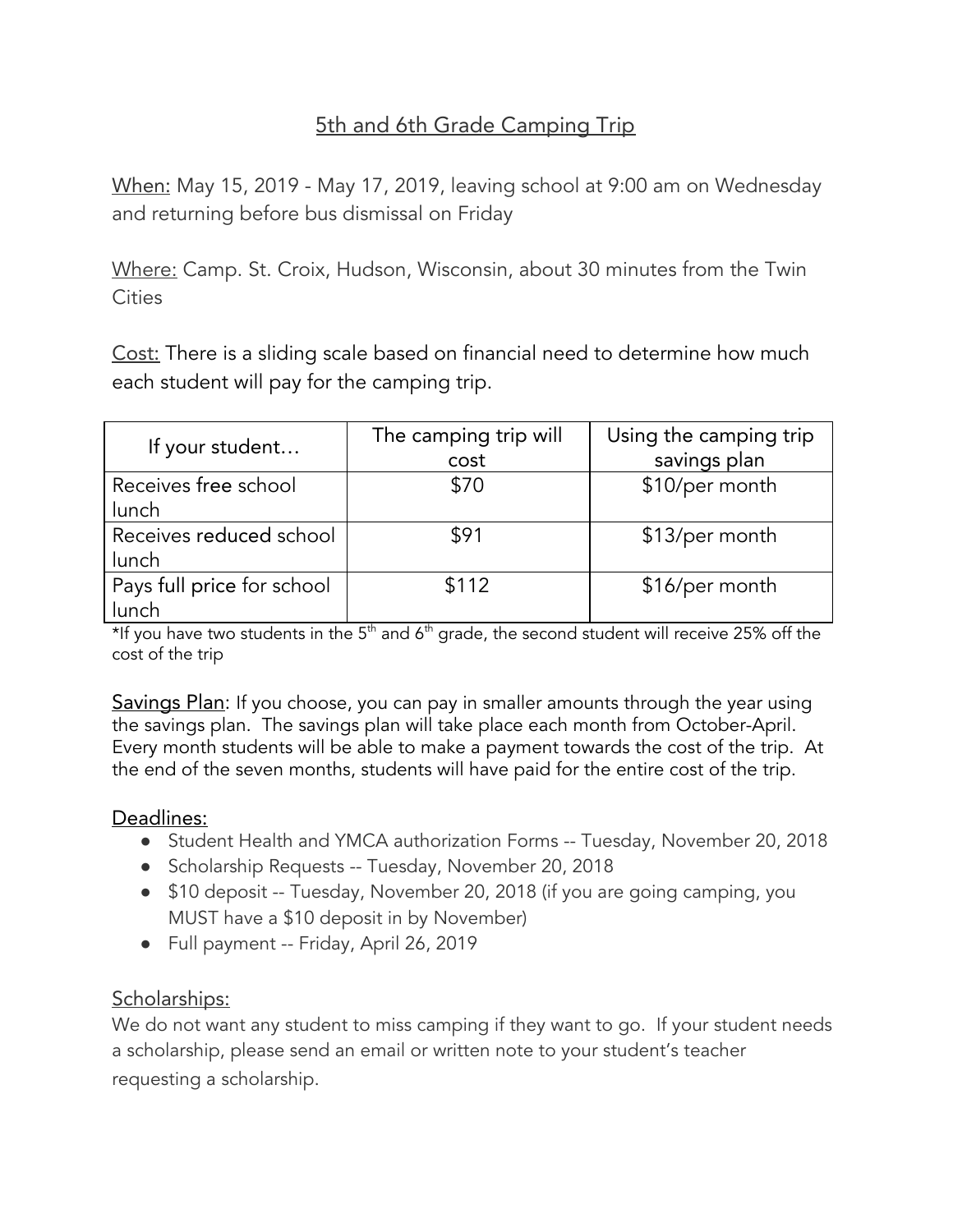## 5/6 Camping Trip FAQs

Who should my child turn his/her money and camping packet into?

Students should be turning their camping packet and money into their Block A teacher. We encourage families to consider paying \$10-\$15 per month to help reach the total cost. If a family would like to pay by credit card, an adult will have to come in to the school and pay at the office. Teachers are only collecting cash or checks. If you are paying by check, please make it out to Achieve Language Academy.

What are the important deadlines for me to know?

- Student Health and YMCA authorization Forms -- Tuesday, November 20, 2018
- Scholarship Requests -- Tuesday, November 20, 2018
- \$10 deposit -- Tuesday, November 20, 2018
- Full payment -- Friday, April 26, 2019

#### Are parents able to attend the camping trip?

Yes! Parents are able to attend the camping trip to Camp St. Croix. Parents must stay the entire time we are at Camp St. Croix. Parents may not come for the day or a night. Parents must stay the three days and two nights we are at camp. If you are interested in attending the camping trip, please let you child's homeroom teacher know by November 1, 2018 or at Fall Conferences. There are limited spots available.

#### Is there a cost for parents to attend the camping trip?

No, there is no cost for adult chaperones.

#### What will parents do at Camp St. Croix?

Parents that choose to attend the camping trip will be placed in their child's small group. A teacher will be in charge of the group, not the parent. Parents must attend all classes and gatherings that Achieve Language Academy teachers and students are attending.

If I have any questions about camping, whom should I ask? Ms. Tinawi, [etinawi@achievemn.org](mailto:etinawi@achievemn.org) 651-738-4875 x 322 Ms. Christian, *[jchristian@achievemn.org](mailto:jchristian@achievemn.org)* 651-738-4875 x 324 Ms. Flanagan, [mflanagan@achievemn.org](mailto:mflanagan@achievemn.org) 651-738-4875 x 323 Mr. Lund, [jlund@achievemn.org](mailto:jlund@achievemn.org) 651-738-4875 x 325